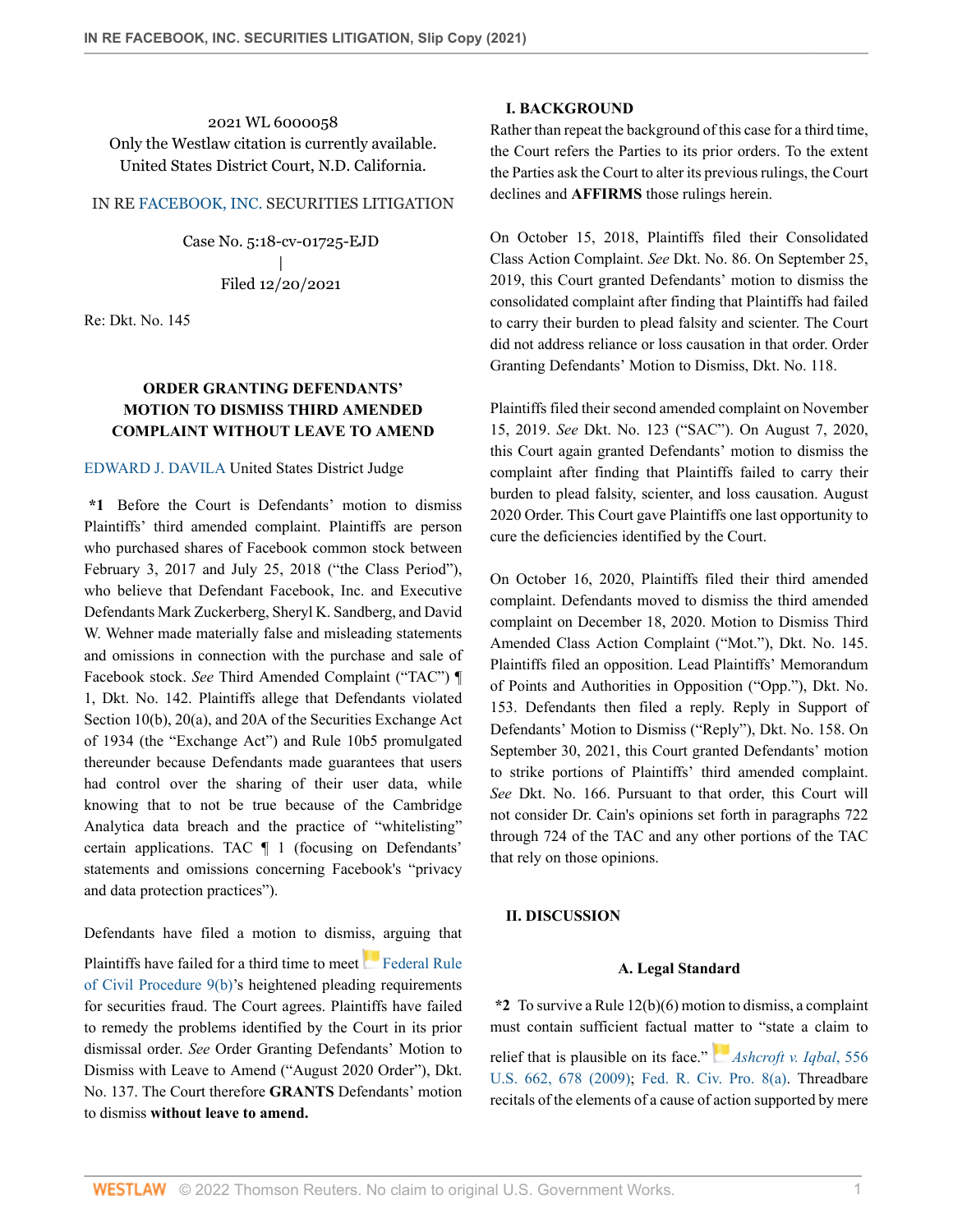conclusory statements do not suffice. *[A](https://1.next.westlaw.com/Link/RelatedInformation/Flag?documentGuid=I90623386439011de8bf6cd8525c41437&transitionType=InlineKeyCiteFlags&originationContext=docHeaderFlag&Rank=0&ppcid=8defc373f5f24fb8b1cccdc1dd532fc0&contextData=(sc.Keycite) )shcroft*[, 556 U.S.](http://www.westlaw.com/Link/Document/FullText?findType=Y&serNum=2018848474&pubNum=0000780&originatingDoc=I058110a0624611ec8337ad9f61f6c691&refType=RP&fi=co_pp_sp_780_678&originationContext=document&vr=3.0&rs=cblt1.0&transitionType=DocumentItem&contextData=(sc.Keycite)#co_pp_sp_780_678) [at 678.](http://www.westlaw.com/Link/Document/FullText?findType=Y&serNum=2018848474&pubNum=0000780&originatingDoc=I058110a0624611ec8337ad9f61f6c691&refType=RP&fi=co_pp_sp_780_678&originationContext=document&vr=3.0&rs=cblt1.0&transitionType=DocumentItem&contextData=(sc.Keycite)#co_pp_sp_780_678)

To show securities fraud under Section 10(b) and Rule 10b-5, plaintiffs must allege facts sufficient to establish (1) a material misrepresentation or omission, (2) made with scienter, *i.e.*, a wrongful state of mind, (3) a connection between the misrepresentation and the purchase or sale of a security; (4) reliance upon the [mis](https://1.next.westlaw.com/Link/RelatedInformation/Flag?documentGuid=I3a651d0f1e4111e4b86bd602cb8781fa&transitionType=InlineKeyCiteFlags&originationContext=docHeaderFlag&Rank=0&ppcid=8defc373f5f24fb8b1cccdc1dd532fc0&contextData=(sc.Keycite) )representation; (5) economic loss; and

(6) loss causation. *[Loos v. Immersion Corp.](http://www.westlaw.com/Link/Document/FullText?findType=Y&serNum=2033986956&pubNum=0000506&originatingDoc=I058110a0624611ec8337ad9f61f6c691&refType=RP&originationContext=document&vr=3.0&rs=cblt1.0&transitionType=DocumentItem&contextData=(sc.Keycite))*, 762 F.3d 880 [\(9th Cir. 2014\),](http://www.westlaw.com/Link/Document/FullText?findType=Y&serNum=2033986956&pubNum=0000506&originatingDoc=I058110a0624611ec8337ad9f61f6c691&refType=RP&originationContext=document&vr=3.0&rs=cblt1.0&transitionType=DocumentItem&contextData=(sc.Keycite)) *amended* (Sept. 11, 2014). "To determine whether a private securities fraud complaint can survive a motion to dismiss for failure to state a claim, the court must determine whether particular facts in the complaint, taken as a whole, raise a strong inference that defendants intentionally or with deliberate recklessness made false or misleading statements to investors." *[In re LeapFrog Enter., Inc. Sec.](http://www.westlaw.com/Link/Document/FullText?findType=Y&serNum=2013451458&pubNum=0004637&originatingDoc=I058110a0624611ec8337ad9f61f6c691&refType=RP&fi=co_pp_sp_4637_1039&originationContext=document&vr=3.0&rs=cblt1.0&transitionType=DocumentItem&contextData=(sc.Keycite)#co_pp_sp_4637_1039) Litig.*[, 527 F. Supp. 2d 1033, 1039–40 \(N.D. Cal. 2007\).](http://www.westlaw.com/Link/Document/FullText?findType=Y&serNum=2013451458&pubNum=0004637&originatingDoc=I058110a0624611ec8337ad9f61f6c691&refType=RP&fi=co_pp_sp_4637_1039&originationContext=document&vr=3.0&rs=cblt1.0&transitionType=DocumentItem&contextData=(sc.Keycite)#co_pp_sp_4637_1039)

The pleading standard in securities fraud cases is heightened. Complaints alleging securities fraud must meet the plausibility standard, the Private Securities Litigation Reform Act ("PSLRA"), and [Federal Rule of Civil Procedure](http://www.westlaw.com/Link/Document/FullText?findType=L&pubNum=1000600&cite=USFRCPR9&originatingDoc=I058110a0624611ec8337ad9f61f6c691&refType=LQ&originationContext=document&vr=3.0&rs=cblt1.0&transitionType=DocumentItem&contextData=(sc.Keycite)) [9\(b\)'](http://www.westlaw.com/Link/Document/FullText?findType=L&pubNum=1000600&cite=USFRCPR9&originatingDoc=I058110a0624611ec8337ad9f61f6c691&refType=LQ&originationContext=document&vr=3.0&rs=cblt1.0&transitionType=DocumentItem&contextData=(sc.Keycite))s higher pleading standard. *See [Tellabs, Inc. v. Makor](http://www.westlaw.com/Link/Document/FullText?findType=Y&serNum=2012518448&pubNum=0000780&originatingDoc=I058110a0624611ec8337ad9f61f6c691&refType=RP&fi=co_pp_sp_780_319&originationContext=document&vr=3.0&rs=cblt1.0&transitionType=DocumentItem&contextData=(sc.Keycite)#co_pp_sp_780_319) Issues & Rights, Ltd.*[, 551 U.S. 308, 319–22 \(2007\)](http://www.westlaw.com/Link/Document/FullText?findType=Y&serNum=2012518448&pubNum=0000780&originatingDoc=I058110a0624611ec8337ad9f61f6c691&refType=RP&fi=co_pp_sp_780_319&originationContext=document&vr=3.0&rs=cblt1.0&transitionType=DocumentItem&contextData=(sc.Keycite)#co_pp_sp_780_319); *[Zucco](http://www.westlaw.com/Link/Document/FullText?findType=Y&serNum=2017861926&pubNum=0000506&originatingDoc=I058110a0624611ec8337ad9f61f6c691&refType=RP&fi=co_pp_sp_506_991&originationContext=document&vr=3.0&rs=cblt1.0&transitionType=DocumentItem&contextData=(sc.Keycite)#co_pp_sp_506_991) [Partners, LLC v. Digimarc, Corp.](http://www.westlaw.com/Link/Document/FullText?findType=Y&serNum=2017861926&pubNum=0000506&originatingDoc=I058110a0624611ec8337ad9f61f6c691&refType=RP&fi=co_pp_sp_506_991&originationContext=document&vr=3.0&rs=cblt1.0&transitionType=DocumentItem&contextData=(sc.Keycite)#co_pp_sp_506_991)*, 552 F.3d 981, 991 (9th Cir. [2009\)](http://www.westlaw.com/Link/Document/FullText?findType=Y&serNum=2017861926&pubNum=0000506&originatingDoc=I058110a0624611ec8337ad9f61f6c691&refType=RP&fi=co_pp_sp_506_991&originationContext=document&vr=3.0&rs=cblt1.0&transitionType=DocumentItem&contextData=(sc.Keycite)#co_pp_sp_506_991). The PSLRA mandates that securities fraud complaints (1) specify each misleading statement, (2) set forth the facts "

'on which [a] belief' " that a statement was misleading was " 'formed,' " (3) and "state with particularity facts giving rise to a strong inference that the d[efen](https://1.next.westlaw.com/Link/RelatedInformation/Flag?documentGuid=I9a6b7fd0b03211d9a707f4371c9c34f0&transitionType=InlineKeyCiteFlags&originationContext=docHeaderFlag&Rank=0&ppcid=8defc373f5f24fb8b1cccdc1dd532fc0&contextData=(sc.Keycite) )dant acted with the required

state of mind [*i.e.*, scienter]." *[Dura Pharm., Inc. v. Broudo](http://www.westlaw.com/Link/Document/FullText?findType=Y&serNum=2006478482&pubNum=0000780&originatingDoc=I058110a0624611ec8337ad9f61f6c691&refType=RP&fi=co_pp_sp_780_345&originationContext=document&vr=3.0&rs=cblt1.0&transitionType=DocumentItem&contextData=(sc.Keycite)#co_pp_sp_780_345)*, [544 U.S. 336, 345 \(2005\)](http://www.westlaw.com/Link/Document/FullText?findType=Y&serNum=2006478482&pubNum=0000780&originatingDoc=I058110a0624611ec8337ad9f61f6c691&refType=RP&fi=co_pp_sp_780_345&originationContext=document&vr=3.0&rs=cblt1.0&transitionType=DocumentItem&contextData=(sc.Keycite)#co_pp_sp_780_345) (quoting [15 U.S.C. §§ 78u–4\(b\)\(1\)–](http://www.westlaw.com/Link/Document/FullText?findType=L&pubNum=1000546&cite=15USCAS78U-4&originatingDoc=I058110a0624611ec8337ad9f61f6c691&refType=RB&originationContext=document&vr=3.0&rs=cblt1.0&transitionType=DocumentItem&contextData=(sc.Keycite)#co_pp_3fed000053a85) [\(2\)\)](http://www.westlaw.com/Link/Document/FullText?findType=L&pubNum=1000546&cite=15USCAS78U-4&originatingDoc=I058110a0624611ec8337ad9f61f6c691&refType=RB&originationContext=document&vr=3.0&rs=cblt1.0&transitionType=DocumentItem&contextData=(sc.Keycite)#co_pp_3fed000053a85). Plaintiffs bear the burden of proving that the defendant's misrepresentations "caused the loss for which the plaintiff seeks to recover." *Id.* In determining whether a "strong inference" of scienter has been sufficiently alleged, this Court must not only draw "inferences urged by the plaintiff," but must also engage in a "comparative evaluation," and examine and consider "competing infer[ence](https://1.next.westlaw.com/Link/RelatedInformation/Flag?documentGuid=Ic37dd7791fdd11dc9b239dfedc9bb45f&transitionType=InlineKeyCiteFlags&originationContext=docHeaderFlag&Rank=0&ppcid=8defc373f5f24fb8b1cccdc1dd532fc0&contextData=(sc.Keycite) )s [in defendants' favor]

drawn from the facts alleged." *Tellabs*[, 551 U.S. at 314](http://www.westlaw.com/Link/Document/FullText?findType=Y&serNum=2012518448&pubNum=0000780&originatingDoc=I058110a0624611ec8337ad9f61f6c691&refType=RP&fi=co_pp_sp_780_314&originationContext=document&vr=3.0&rs=cblt1.0&transitionType=DocumentItem&contextData=(sc.Keycite)#co_pp_sp_780_314). Hence, scienter must not only be "plausible or reasonable," it must also be "cogent or at least as com[pelli](https://1.next.westlaw.com/Link/RelatedInformation/Flag?documentGuid=Ic37dd7791fdd11dc9b239dfedc9bb45f&transitionType=InlineKeyCiteFlags&originationContext=docHeaderFlag&Rank=0&ppcid=8defc373f5f24fb8b1cccdc1dd532fc0&contextData=(sc.Keycite) )ng as any [opp](https://1.next.westlaw.com/Link/RelatedInformation/Flag?documentGuid=N32A6F0B0B96011D8983DF34406B5929B&transitionType=InlineKeyCiteFlags&originationContext=docHeaderFlag&Rank=0&ppcid=8defc373f5f24fb8b1cccdc1dd532fc0&contextData=(sc.Keycite) )osing inference of nonfraudulent intent." *Id.* [at 324](http://www.westlaw.com/Link/Document/FullText?findType=Y&serNum=2012518448&pubNum=0000780&originatingDoc=I058110a0624611ec8337ad9f61f6c691&refType=RP&fi=co_pp_sp_780_324&originationContext=document&vr=3.0&rs=cblt1.0&transitionType=DocumentItem&contextData=(sc.Keycite)#co_pp_sp_780_324). [Federal Rule of Civil Procedure 9\(b\)](http://www.westlaw.com/Link/Document/FullText?findType=L&pubNum=1000600&cite=USFRCPR9&originatingDoc=I058110a0624611ec8337ad9f61f6c691&refType=LQ&originationContext=document&vr=3.0&rs=cblt1.0&transitionType=DocumentItem&contextData=(sc.Keycite)) further requires a plaintiff pleading securities fraud to state, with particularity, the circumstances constituting fraud or mistake.

### **B. Defendants' Motion to Dismiss**

In their motion to dismiss, Defendants argue that Plaintiffs have not remedied the problems identified by the Court in its earlier orders.

In its August 2020 order, this Court identified two theories of securities fraud in Plaintiffs' SAC. First, Plaintiffs alleged that Executive Defendants knowingly made misleading statements regarding the Cambridge Analytica data breach. Plaintiffs argued that Executive Defendants knowingly made false statements regarding the Cambridge Analytica breach because Facebook knew Cambridge Analytica was still misusing the misappropriated data. This Court held that Plaintiffs had failed to allege falsity because the complaint indicated that Cambridge Analytica and Mr. Kogan certified to Facebook that they had deleted the misappropriated data and Plaintiffs had not shown a reason why Executive Defendants would know that the deletion certifications were false. Second, Plaintiffs alleged that Executive Defendants knowingly made misleading statements that users had complete control over their data. Plaintiffs maintained that these statements were false because of Facebook's whitelisting practice, a data-sharing reciprocity practice for certain "whitelisted applications" that was organized by Executive Defendants. The Court agreed that Plaintiffs had demonstrated falsity, scienter, and reliance as to this theory of fraud, but held that Plaintiffs had failed to plead loss causation.

**\*3** The Court must again dismiss Plaintiffs' two theories of securities fraud. While the amended complaint alleges that Facebook "embedded" employees in the Trump campaign, there are no allegations that demonstrate the employees knew that misappropriated data was being used or that the employees reported the misuse to Executive Defendants. Additionally, the amended complaint does not demonstrate loss causation as to the whitelisting theory of fraud. Because Plaintiffs have not cured the problems identified in this Court's August 2020 Order, the Court **GRANTS** Defendants' motion to dismiss Plaintiffs' third amended complaint **without leave to amend.**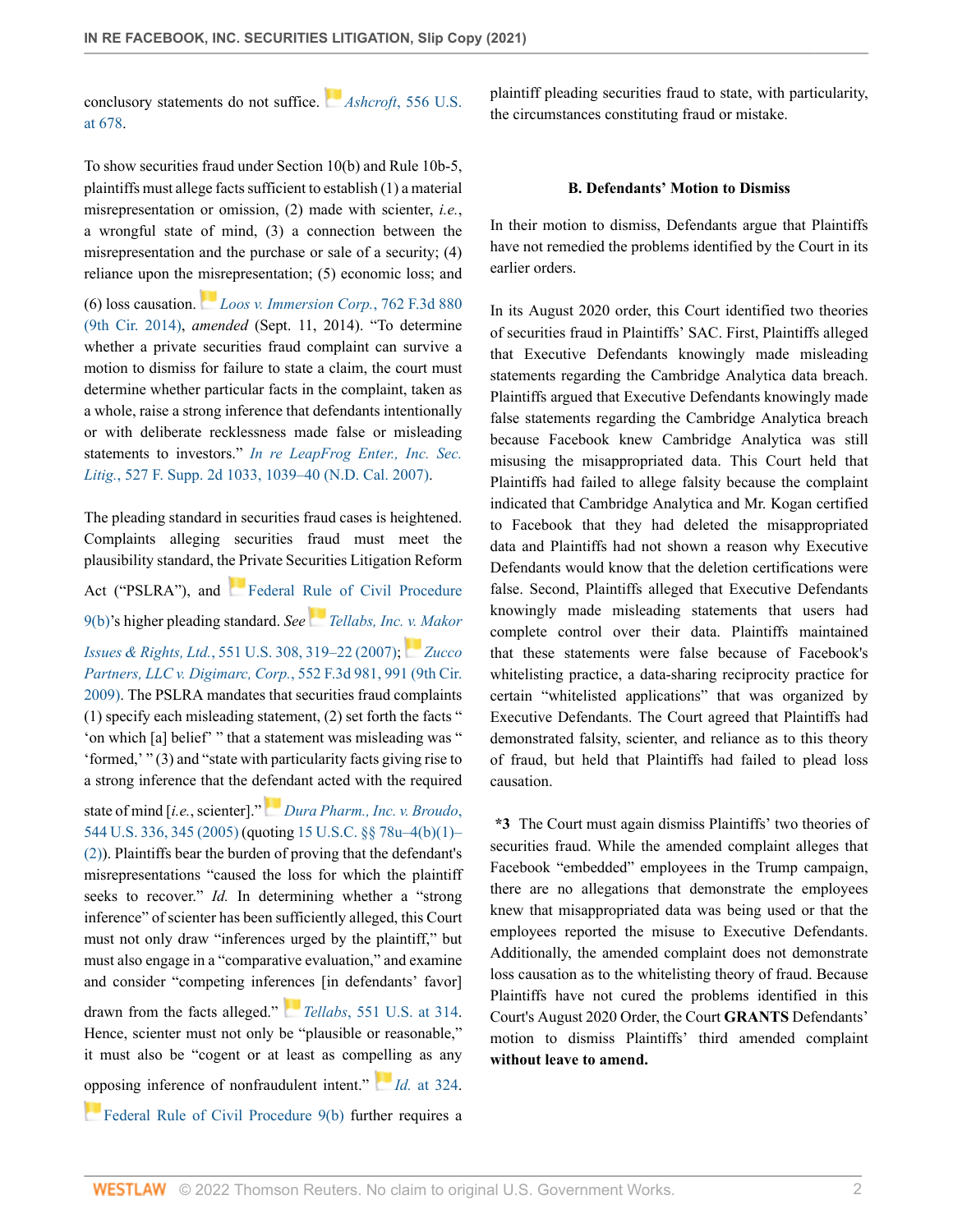## **C. Discussion**

#### **1. The Cambridge Analytica Data Breach**

As discussed in the August 2020 Order, Plaintiffs argue that Executive Defendants made false or misleading statements about (1) the risks facing Facebook after the Cambridge Analytica data breach and (2) the results of Facebook's investigation into Cambridge Analytica's work on the Brexit and Trump campaigns. TAC ¶¶ 298–309. This Court previously determined that this theory of security fraud fails because at the time these statements were made, Facebook had reason to believe that Cambridge Analytica and Alexander Kogan had deleted the misappropriated data and that the misappropriated data was no longer being misused. *See* August 2020 Order at 33–35, 43. The Court determined that for Plaintiffs to cure this theory, they must demonstrate that Executive Defendants knew or should have known these certifications were false by "alleging, among other things, that Facebook "embedded" employees in the 2016 Trump campaign and thus knew that the deletion certifications were false." August 2020 Order at 66.

Like the SAC, Plaintiffs allege that Facebook made materially false and misleading statements about the risks facing the company by stating that business and reputation harm *could* occur if a third party were to improperly access and use sensitive user data. Plaintiffs allege that these "risk factor" statements were false when made because Cambridge Analytica was already using misappropriated user data. TAC ¶¶ 335–40. Plaintiffs also allege that Facebook misleadingly stated in March 2017 that its "investigation to date ha[d] not uncovered anything that suggests wrongdoing with respect to Cambridge Analytica's work on the [Brexit] and Trump campaigns." TAC ¶ 299. Plaintiffs maintain that these statements were false when made because Facebook had "embedded" employees in the two respective campaigns and thus Executive Defendants knew or should have known that the misappropriated data was still being misused and that Facebook was presently facing risks due to the continued use of misappropriated data. TAC ¶¶ 238–44.

#### **a. Legal Standard**

As discussed above, to state a claim under Section 10(b) and Rule 10b-5, a complaint must plausibly allege: "(1) a material

misrepresentation or omission by the defendant; (2) scienter; (3) a connection between the misrepresentation or omission and the purchase or sale of a security; (4) reliance upon the misreprese[ntati](https://1.next.westlaw.com/Link/RelatedInformation/Flag?documentGuid=Icbae3351fac111e3b4bafa136b480ad2&transitionType=InlineKeyCiteFlags&originationContext=docHeaderFlag&Rank=0&ppcid=8defc373f5f24fb8b1cccdc1dd532fc0&contextData=(sc.Keycite) )on or omission; (5) economic loss; and (6) loss causation." *[Halliburton Co. v. Erica P. John Fund, Inc.](http://www.westlaw.com/Link/Document/FullText?findType=Y&serNum=2033642715&pubNum=0000780&originatingDoc=I058110a0624611ec8337ad9f61f6c691&refType=RP&fi=co_pp_sp_780_267&originationContext=document&vr=3.0&rs=cblt1.0&transitionType=DocumentItem&contextData=(sc.Keycite)#co_pp_sp_780_267)*, [573 U.S. 258, 267 \(2014\)](http://www.westlaw.com/Link/Document/FullText?findType=Y&serNum=2033642715&pubNum=0000780&originatingDoc=I058110a0624611ec8337ad9f61f6c691&refType=RP&fi=co_pp_sp_780_267&originationContext=document&vr=3.0&rs=cblt1.0&transitionType=DocumentItem&contextData=(sc.Keycite)#co_pp_sp_780_267) (citations omitted). A complaint must "satisfy the dual pleading requirements of [Federal](http://www.westlaw.com/Link/Document/FullText?findType=L&pubNum=1000600&cite=USFRCPR9&originatingDoc=I058110a0624611ec8337ad9f61f6c691&refType=LQ&originationContext=document&vr=3.0&rs=cblt1.0&transitionType=DocumentItem&contextData=(sc.Keycite)) [Rule of Civil Procedure 9\(b\)](http://www.westlaw.com/Link/Document/FullText?findType=L&pubNum=1000600&cite=USFRCPR9&originatingDoc=I058110a0624611ec8337ad9f61f6c691&refType=LQ&originationContext=document&vr=3.0&rs=cblt1.0&transitionType=DocumentItem&contextData=(sc.Keycite)) and the PSLRA" to state a [secu](https://1.next.westlaw.com/Link/RelatedInformation/Flag?documentGuid=N32A6F0B0B96011D8983DF34406B5929B&transitionType=InlineKeyCiteFlags&originationContext=docHeaderFlag&Rank=0&ppcid=8defc373f5f24fb8b1cccdc1dd532fc0&contextData=(sc.Keycite) )rities fraud claim. *Zucco Partners*[, 552 F.3d at 990](http://www.westlaw.com/Link/Document/FullText?findType=Y&serNum=2017861926&pubNum=0000506&originatingDoc=I058110a0624611ec8337ad9f61f6c691&refType=RP&fi=co_pp_sp_506_990&originationContext=document&vr=3.0&rs=cblt1.0&transitionType=DocumentItem&contextData=(sc.Keycite)#co_pp_sp_506_990). [Federal Rule of Civil Procedure 9\(b\)](http://www.westlaw.com/Link/Document/FullText?findType=L&pubNum=1000600&cite=USFRCPR9&originatingDoc=I058110a0624611ec8337ad9f61f6c691&refType=LQ&originationContext=document&vr=3.0&rs=cblt1.0&transitionType=DocumentItem&contextData=(sc.Keycite)) requires a plaintiff to "state with particularity the circumstances constituting fraud," and the PSLRA extends this particularity requirement

to allegations of scienter. *See* [15 U.S.C. § 78u–4\(b\)\(2\)\(A\)](http://www.westlaw.com/Link/Document/FullText?findType=L&pubNum=1000546&cite=15USCAS78U-4&originatingDoc=I058110a0624611ec8337ad9f61f6c691&refType=RB&originationContext=document&vr=3.0&rs=cblt1.0&transitionType=DocumentItem&contextData=(sc.Keycite)#co_pp_1eca000045f07) ("[T]he complaint shall, with respect to each act or omission alleged ..., state with particularity facts giving rise to a strong inference that the defendant acted with the required state

of mind."); *see also [Kearns v. Ford Motor Co.](http://www.westlaw.com/Link/Document/FullText?findType=Y&serNum=2018991924&pubNum=0000506&originatingDoc=I058110a0624611ec8337ad9f61f6c691&refType=RP&fi=co_pp_sp_506_1124&originationContext=document&vr=3.0&rs=cblt1.0&transitionType=DocumentItem&contextData=(sc.Keycite)#co_pp_sp_506_1124)*, 567 [F.3d 1120, 1124 \(9th Cir. 2009\)](http://www.westlaw.com/Link/Document/FullText?findType=Y&serNum=2018991924&pubNum=0000506&originatingDoc=I058110a0624611ec8337ad9f61f6c691&refType=RP&fi=co_pp_sp_506_1124&originationContext=document&vr=3.0&rs=cblt1.0&transitionType=DocumentItem&contextData=(sc.Keycite)#co_pp_sp_506_1124) ("Averments of fraud must be accompanied by the who, what, when, where, and how of the misconduct alleged." (citations and quotation marks omitted)).

**\*4** To support a "strong inference" of scienter under the PSLRA, a complaint must allege that the defendant made false or misleading statements with an "intent to deceive, [man](https://1.next.westlaw.com/Link/RelatedInformation/Flag?documentGuid=Ia69a433031c711e7afe7804507f6db3f&transitionType=InlineKeyCiteFlags&originationContext=docHeaderFlag&Rank=0&ppcid=8defc373f5f24fb8b1cccdc1dd532fc0&contextData=(sc.Keycite) )ipulate, or defraud" or with deliberate recklessness.

*[City of Dearborn Heights Act 345 Police & Fire Ret. Sys.](http://www.westlaw.com/Link/Document/FullText?findType=Y&serNum=2041587175&pubNum=0000506&originatingDoc=I058110a0624611ec8337ad9f61f6c691&refType=RP&fi=co_pp_sp_506_619&originationContext=document&vr=3.0&rs=cblt1.0&transitionType=DocumentItem&contextData=(sc.Keycite)#co_pp_sp_506_619) v. Align Tech., Inc.*[, 856 F.3d 605, 619 \(9th Cir. 2017\)](http://www.westlaw.com/Link/Document/FullText?findType=Y&serNum=2041587175&pubNum=0000506&originatingDoc=I058110a0624611ec8337ad9f61f6c691&refType=RP&fi=co_pp_sp_506_619&originationContext=document&vr=3.0&rs=cblt1.0&transitionType=DocumentItem&contextData=(sc.Keycite)#co_pp_sp_506_619) (citation omitted). Deliberate recklessness is an "*extreme* departure from the standards of ordinary care ... which presents a danger of misleading buyers or sellers that is either known to the defendant or [is](https://1.next.westlaw.com/Link/RelatedInformation/Flag?documentGuid=I846259009be611e6b27be1b44e7e7e5b&transitionType=InlineKeyCiteFlags&originationContext=docHeaderFlag&Rank=0&ppcid=8defc373f5f24fb8b1cccdc1dd532fc0&contextData=(sc.Keycite) ) so *obvious* that the actor must have

been aware of it." *[Schueneman v. Arena Pharms., Inc.](http://www.westlaw.com/Link/Document/FullText?findType=Y&serNum=2040178069&pubNum=0000506&originatingDoc=I058110a0624611ec8337ad9f61f6c691&refType=RP&fi=co_pp_sp_506_705&originationContext=document&vr=3.0&rs=cblt1.0&transitionType=DocumentItem&contextData=(sc.Keycite)#co_pp_sp_506_705)*, [840 F.3d 698, 705 \(9th Cir. 2016\)](http://www.westlaw.com/Link/Document/FullText?findType=Y&serNum=2040178069&pubNum=0000506&originatingDoc=I058110a0624611ec8337ad9f61f6c691&refType=RP&fi=co_pp_sp_506_705&originationContext=document&vr=3.0&rs=cblt1.0&transitionType=DocumentItem&contextData=(sc.Keycite)#co_pp_sp_506_705). The "strong inference" standard "present[s] no small hurdle for the securities fraud plaintiff." *Id.* (citation omitted). When determining whether Plaintiff has alleged a "strong inference" of scienter, this court must "engage in a comparative evaluation [and] ... consider, not only inferences urged by the plaintiff ... but also com[petin](https://1.next.westlaw.com/Link/RelatedInformation/Flag?documentGuid=Ic37dd7791fdd11dc9b239dfedc9bb45f&transitionType=InlineKeyCiteFlags&originationContext=docHeaderFlag&Rank=0&ppcid=8defc373f5f24fb8b1cccdc1dd532fc0&contextData=(sc.Keycite) )g inferences rationally drawn from the facts

alleged." *Tellabs*[, 551 U.S. at 314.](http://www.westlaw.com/Link/Document/FullText?findType=Y&serNum=2012518448&pubNum=0000780&originatingDoc=I058110a0624611ec8337ad9f61f6c691&refType=RP&fi=co_pp_sp_780_314&originationContext=document&vr=3.0&rs=cblt1.0&transitionType=DocumentItem&contextData=(sc.Keycite)#co_pp_sp_780_314) A complaint will survive a motion to dismiss "only if a reasonable person would deem the inference of scienter cogent and at least as compelling as an[y op](https://1.next.westlaw.com/Link/RelatedInformation/Flag?documentGuid=Ic37dd7791fdd11dc9b239dfedc9bb45f&transitionType=InlineKeyCiteFlags&originationContext=docHeaderFlag&Rank=0&ppcid=8defc373f5f24fb8b1cccdc1dd532fc0&contextData=(sc.Keycite) )posing inference one could draw from the facts alleged." *Id.* [at 324](http://www.westlaw.com/Link/Document/FullText?findType=Y&serNum=2012518448&pubNum=0000780&originatingDoc=I058110a0624611ec8337ad9f61f6c691&refType=RP&fi=co_pp_sp_780_324&originationContext=document&vr=3.0&rs=cblt1.0&transitionType=DocumentItem&contextData=(sc.Keycite)#co_pp_sp_780_324).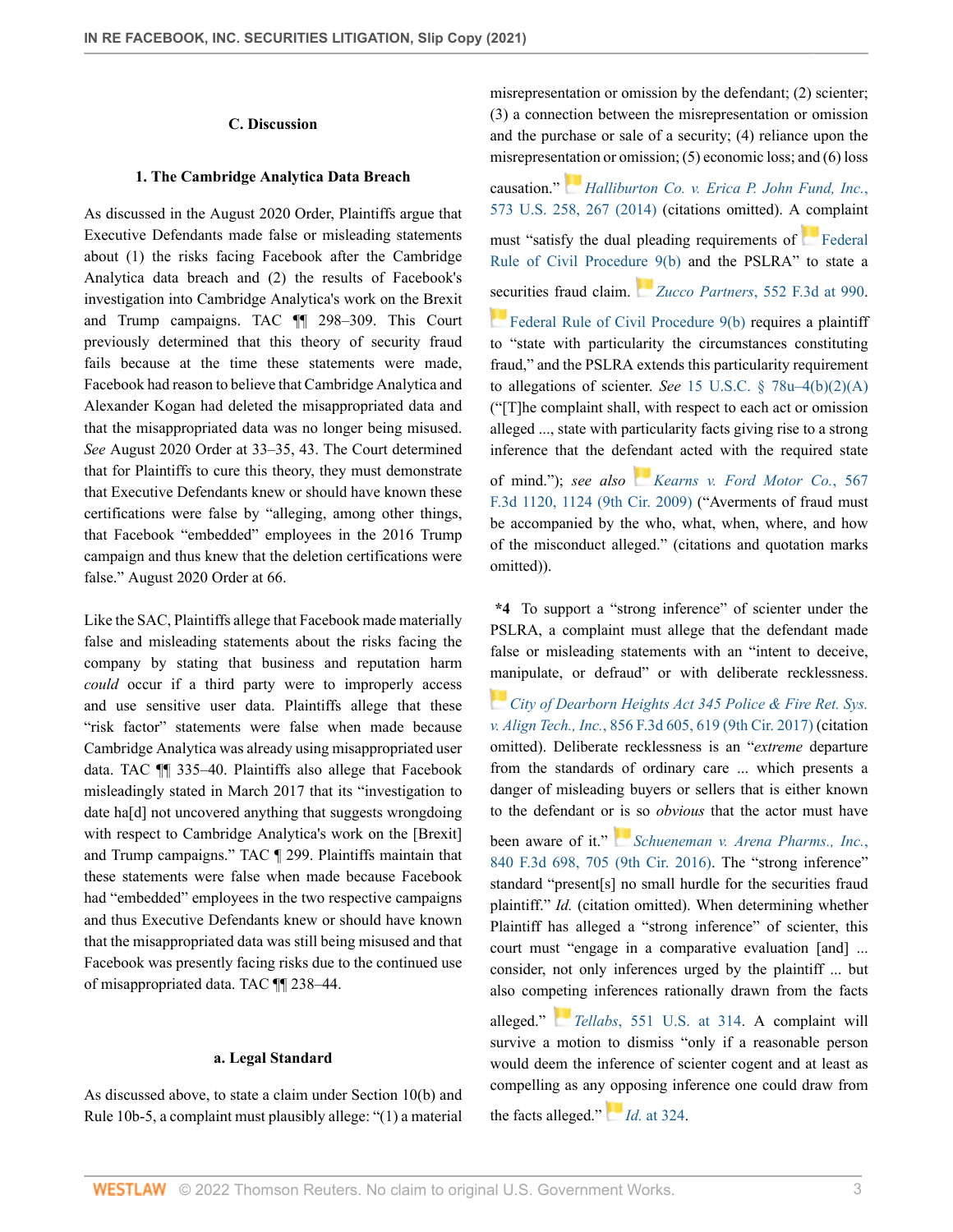### **b. Analysis**

In its August 2020 Order, this Court directed Plaintiffs to plead "specific facts" showing that Defendants knew that GSR and Cambridge Analytica did not delete the relevant data *or* that Defendants should have known that the misappropriated data was not deleted. August 2020 Order at 35, 43–44. Plaintiffs attempt to meet this burden by alleging that because three Facebook employees worked with Cambridge Analytica on the Trump campaign, Executive Defendants knew or should have known that Cambridge Analytica continued to use the misappropriated data.

To accept Plaintiffs' theory of knowledge, this Court would have to find:

- The three employees "embedded" in the Trump campaign knew the contents of Cambridge Analytica's deletion certifications, even though those certifications were provided to other employees in another department more than six months earlier. TAC ¶ 32 (alleging in December 2017, Facebook had 25,105 employees).
- These three employees saw the "psychographic stuff" that was allegedly derived from the misappropriated data because they were "seated next to" Cambridge Analytica employees. TAC ¶ 235.
- After seeing the "psychographic stuff," the employees would have known that Cambridge Analytica was still using the misappropriated data, despite its certifications to the contrary. TAC ¶ 237 ("Thus, when they saw and heard discussions about 'psychographics,' they would have known Cambridge Analytica was still using the misappropriated data that violated Facebook's policies.").
- Once the employees figured out that Cambridge Analytica was still misusing the data, they would have reported Cambridge Analytica's wrongdoing up the chain to the Executive Defendants. TAC ¶¶ 273, 281 (alleging that top management knew about the "embedded" employees).

Problematically, the TAC pleads no facts (1) that the "embedded" employees knew that Cambridge Analytica had certified it was no longer using the misappropriated data and thus would have been alerted to the problematic nature of its use, (2) that the employees alerted Executive Defendants about any use of misappropriated data by the Trump campaign, or (3) that at the time the employees were "embedded" in the campaign, the Executive Defendants knew that Cambridge Analytica was working on a "gigantic dataset" such that they should have known that the deletion certifications were false. Plaintiffs' general allegations that the "embedded" employees "would have" known about the violations, that they "would have" reported the violations, or that Executive Defendants "would have" known about Cambridge Analytica's data use are too speculative and fail

to demonstrate actual knowledge. *See[Metzler Inv. GMBH](http://www.westlaw.com/Link/Document/FullText?findType=Y&serNum=2016838098&pubNum=0000506&originatingDoc=I058110a0624611ec8337ad9f61f6c691&refType=RP&fi=co_pp_sp_506_1068&originationContext=document&vr=3.0&rs=cblt1.0&transitionType=DocumentItem&contextData=(sc.Keycite)#co_pp_sp_506_1068) v. Corinthian Colls., Inc.*[, 540 F.3d 1049, 1068 \(9th Cir.](http://www.westlaw.com/Link/Document/FullText?findType=Y&serNum=2016838098&pubNum=0000506&originatingDoc=I058110a0624611ec8337ad9f61f6c691&refType=RP&fi=co_pp_sp_506_1068&originationContext=document&vr=3.0&rs=cblt1.0&transitionType=DocumentItem&contextData=(sc.Keycite)#co_pp_sp_506_1068) [2008\)](http://www.westlaw.com/Link/Document/FullText?findType=Y&serNum=2016838098&pubNum=0000506&originatingDoc=I058110a0624611ec8337ad9f61f6c691&refType=RP&fi=co_pp_sp_506_1068&originationContext=document&vr=3.0&rs=cblt1.0&transitionType=DocumentItem&contextData=(sc.Keycite)#co_pp_sp_506_1068) ("[C]orporate management's general awareness of the day-to-day workings of the company's business does not establish scienter—at least absent some additional allegations of specific information conveyed to management and related

to the fraud."); *see also [In re Northpoint Commc'ns Grp.,](http://www.westlaw.com/Link/Document/FullText?findType=Y&serNum=2002052406&pubNum=0004637&originatingDoc=I058110a0624611ec8337ad9f61f6c691&refType=RP&fi=co_pp_sp_4637_1005&originationContext=document&vr=3.0&rs=cblt1.0&transitionType=DocumentItem&contextData=(sc.Keycite)#co_pp_sp_4637_1005) Inc. Sec. Litig.*[, 184 F. Supp. 2d 991, 1005 \(N.D. Cal. 2001\)](http://www.westlaw.com/Link/Document/FullText?findType=Y&serNum=2002052406&pubNum=0004637&originatingDoc=I058110a0624611ec8337ad9f61f6c691&refType=RP&fi=co_pp_sp_4637_1005&originationContext=document&vr=3.0&rs=cblt1.0&transitionType=DocumentItem&contextData=(sc.Keycite)#co_pp_sp_4637_1005) ("The PSLRA clearly establishes a preference for facts over such inferential leaps.").

<span id="page-3-0"></span>**\*5** Plaintiffs attempt to show knowledge by alleging facts about an "investigation team" employed by Facebook. *See* Opp. at 9–12 (alleging that Facebook's investigation team was aware of Cambridge Analytica's misuse of data and that the team collected "additional facts" that Cambridge Analytica was continuing to misuse the user data). First, Plaintiffs claim that Executive Defendants were "involved in discussions" regarding the "Cambridge Analytica investigation," Opp. at 8, but the paragraphs of the TAC identified only speculate about Executive Defendants role in the investigation and do not demonstrate that it was unreasonable for Executive Defendants to rely on the deletion certifications. *See* ¶¶ 35 (Defendant Sandberg is the Chief Operating Officer), 161–63 (detailing public relations response to the 2015 *The Guardian* article broke to demonstrate that Defendant Sandberg was included in this response and would have known about any investigation into Cambridge Analytica), 203–04 (testimony by Defendant Zuckerberg that Cambridge Analytica told Facebook that they had deleted the misappropriated data), 249 n.262 (testimony from Defendant Zuckerberg that Cambridge Analytica certified deletion in both an email and in a full legal contract), 268 (alleging that the investigation team reviewed and circulated an article in *The Washington Post* about Kogan's use of social media on campaigns).  $\frac{1}{1}$  $\frac{1}{1}$  $\frac{1}{1}$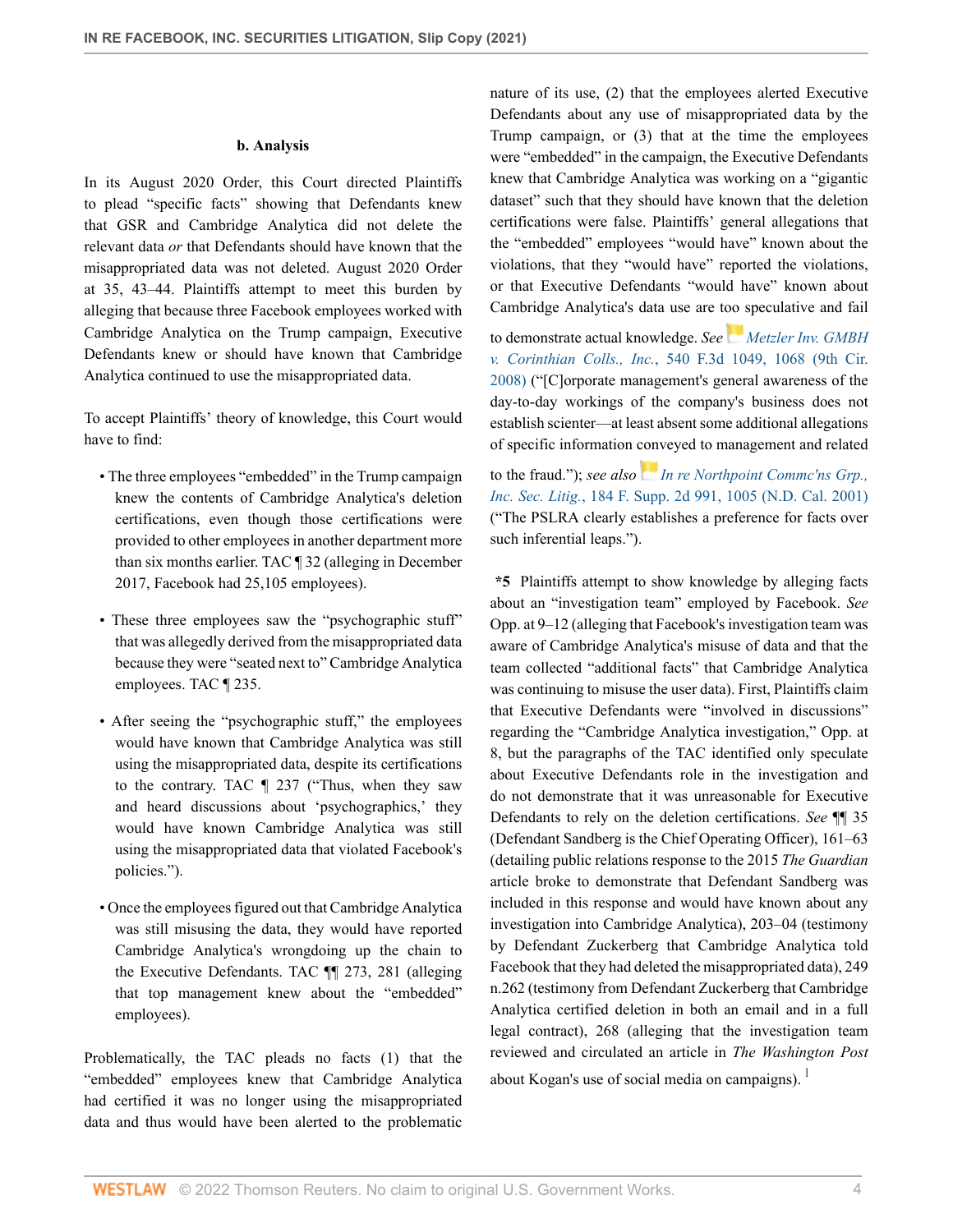<span id="page-4-0"></span>[1](#page-3-0) The Court does not reach Plaintiffs' "red flag" theories of scienter. *See* Opp. at 11–16. Because Plaintiffs have not pled sufficient facts that connect Executive Defendants to the "embedded" employees, it is irrelevant whether the "embedded" employees should have known that Cambridge Analytica's use of Facebook User IDs, though publicly available, and filenames demonstrated that Cambridge Analytica had not deleted the misappropriated data. Opp. at 13. Further, the 2016 Cambridge Analytica presentation and the 2016 *The Washington Post* article cited by Plaintiff do not focus on Facebook's role in Cambridge Analytica's data use. On the contrary, the article does not even mention Facebook and Facebook's logo appears on just one slide in the presentation, alongside 11 other technology companies. *See* TAC ¶¶ 265, 269. Thus, that Facebook discussed the article is not enough to demonstrate that Executive Defendants extrapolated from the article that Cambridge Analytica was still misusing the data (and it seems unlikely that Mr. Kogan would publicly admit to such misuse). TAC ¶ 268.

Second, Plaintiffs contend that the temporal proximity between a meeting involving the Executive Defendants and certain conservative political operatives on May 18, 2016 and the employee "embedding" demonstrates that the Executive Defendants knew about Cambridge Analytica's continued use of the misappropriated data. Opp. at 7–8. Yet, there are no allegations that demonstrate that Executive Defendants discussed Cambridge Analytica, its use of the misappropriated data, or any plot to "embed" employees to aid Cambridge Analytica with using the misappropriated data. Indeed, there are no allegations connecting Cambridge Analytica to this meeting. Instead, the complaint alleges that Executive Defendants engaged with the Trump campaign as to *advertisements* and considered the campaign to be important for advertisement revenue. *See* TAC ¶¶ 188–92, 223 (Defendant Sandberg stated that "the 2016 election is a big deal in terms of ad spend."). Moreover, the temporal proximity between the meeting and the embedding, without

more, does not establish scienter. *See* **4** *[Yourish v. Cal.](http://www.westlaw.com/Link/Document/FullText?findType=Y&serNum=1999227195&pubNum=0000506&originatingDoc=I058110a0624611ec8337ad9f61f6c691&refType=RP&fi=co_pp_sp_506_997&originationContext=document&vr=3.0&rs=cblt1.0&transitionType=DocumentItem&contextData=(sc.Keycite)#co_pp_sp_506_997) Amplifier*[, 191 F.3d 983, 997 \(9th Cir. 1999\)](http://www.westlaw.com/Link/Document/FullText?findType=Y&serNum=1999227195&pubNum=0000506&originatingDoc=I058110a0624611ec8337ad9f61f6c691&refType=RP&fi=co_pp_sp_506_997&originationContext=document&vr=3.0&rs=cblt1.0&transitionType=DocumentItem&contextData=(sc.Keycite)#co_pp_sp_506_997) ("We have allowed the temporal proximity of an allegedly fraudulent statement or omission and a later disclosure to *bolster* a complaint, but we have never allowed the temporal proximity between the two, *without more*, does not create an inference that the earlier statements were fraudulent." (cleaned up)); *see*

# *also Fecht v. Price Co.*[, 70 F.3d 1078, 1083–84 \(9th Cir.](http://www.westlaw.com/Link/Document/FullText?findType=Y&serNum=1995230403&pubNum=0000506&originatingDoc=I058110a0624611ec8337ad9f61f6c691&refType=RP&fi=co_pp_sp_506_1083&originationContext=document&vr=3.0&rs=cblt1.0&transitionType=DocumentItem&contextData=(sc.Keycite)#co_pp_sp_506_1083) [1995\)](http://www.westlaw.com/Link/Document/FullText?findType=Y&serNum=1995230403&pubNum=0000506&originatingDoc=I058110a0624611ec8337ad9f61f6c691&refType=RP&fi=co_pp_sp_506_1083&originationContext=document&vr=3.0&rs=cblt1.0&transitionType=DocumentItem&contextData=(sc.Keycite)#co_pp_sp_506_1083).

Third, Plaintiffs argue that the Executive Defendants must have known that Cambridge Analytica continued to use the misappropriated data because the Trump campaign was a "big deal" to Facebook. Opp. at 8; TAC ¶¶ 180–81, 223. But general allegations about the Trump campaign being a big deal for advertisement revenue fails to show that Executive Defendants knew that Cambridge Analytica was continuing to use the misappropriated data to aid the Trump campaign. *See [Prodanova v. H.C. Wainwright & Co.,](http://www.westlaw.com/Link/Document/FullText?findType=Y&serNum=2053403508&pubNum=0000506&originatingDoc=I058110a0624611ec8337ad9f61f6c691&refType=RP&fi=co_pp_sp_506_1109&originationContext=document&vr=3.0&rs=cblt1.0&transitionType=DocumentItem&contextData=(sc.Keycite)#co_pp_sp_506_1109) LLC*[, 993 F.3d 1097, 1109 \(9th Cir. 2021\)](http://www.westlaw.com/Link/Document/FullText?findType=Y&serNum=2053403508&pubNum=0000506&originatingDoc=I058110a0624611ec8337ad9f61f6c691&refType=RP&fi=co_pp_sp_506_1109&originationContext=document&vr=3.0&rs=cblt1.0&transitionType=DocumentItem&contextData=(sc.Keycite)#co_pp_sp_506_1109) ("[G]eneralized allegations fail to show that that [the [defe](https://1.next.westlaw.com/Link/RelatedInformation/Flag?documentGuid=I7bfd96fd738e11ddb6a3a099756c05b7&transitionType=InlineKeyCiteFlags&originationContext=docHeaderFlag&Rank=0&ppcid=8defc373f5f24fb8b1cccdc1dd532fc0&contextData=(sc.Keycite) )ndant] had direct

involvement in the [alleged falsity]."); *Metzler*[, 540 F.3d](http://www.westlaw.com/Link/Document/FullText?findType=Y&serNum=2016838098&pubNum=0000506&originatingDoc=I058110a0624611ec8337ad9f61f6c691&refType=RP&fi=co_pp_sp_506_1068&originationContext=document&vr=3.0&rs=cblt1.0&transitionType=DocumentItem&contextData=(sc.Keycite)#co_pp_sp_506_1068) [at 1068.](http://www.westlaw.com/Link/Document/FullText?findType=Y&serNum=2016838098&pubNum=0000506&originatingDoc=I058110a0624611ec8337ad9f61f6c691&refType=RP&fi=co_pp_sp_506_1068&originationContext=document&vr=3.0&rs=cblt1.0&transitionType=DocumentItem&contextData=(sc.Keycite)#co_pp_sp_506_1068) Further, to the extent Plaintiffs are pursuing a "core operations" theory to argue that the Trump campaign was of "such prominence that it would be absurd to sugges[t th](https://1.next.westlaw.com/Link/RelatedInformation/Flag?documentGuid=I84f4b75d7e9511dd9876f446780b7bdc&transitionType=InlineKeyCiteFlags&originationContext=docHeaderFlag&Rank=0&ppcid=8defc373f5f24fb8b1cccdc1dd532fc0&contextData=(sc.Keycite) )at

management was without knowledge of the matter," *Ferry LP, No. 2. v. Killinger*[, 542 F.3d 776, 786 \(9th Cir.](http://www.westlaw.com/Link/Document/FullText?findType=Y&serNum=2016936038&pubNum=0000506&originatingDoc=I058110a0624611ec8337ad9f61f6c691&refType=RP&fi=co_pp_sp_506_786&originationContext=document&vr=3.0&rs=cblt1.0&transitionType=DocumentItem&contextData=(sc.Keycite)#co_pp_sp_506_786) [2008\)](http://www.westlaw.com/Link/Document/FullText?findType=Y&serNum=2016936038&pubNum=0000506&originatingDoc=I058110a0624611ec8337ad9f61f6c691&refType=RP&fi=co_pp_sp_506_786&originationContext=document&vr=3.0&rs=cblt1.0&transitionType=DocumentItem&contextData=(sc.Keycite)#co_pp_sp_506_786), Plaintiffs still must allege facts that demonstrate that Executive Defendants knew about Cambridge Analytica's involvement in the Trump campaign (and its use of the

misappropriated data). *See [Police Ret. Sys. of St. Louis v.](http://www.westlaw.com/Link/Document/FullText?findType=Y&serNum=2033853433&pubNum=0000506&originatingDoc=I058110a0624611ec8337ad9f61f6c691&refType=RP&fi=co_pp_sp_506_1062&originationContext=document&vr=3.0&rs=cblt1.0&transitionType=DocumentItem&contextData=(sc.Keycite)#co_pp_sp_506_1062) Intuitive Surgical, Inc.*[, 759 F.3d 1051, 1062 \(9th Cir. 2014\)](http://www.westlaw.com/Link/Document/FullText?findType=Y&serNum=2033853433&pubNum=0000506&originatingDoc=I058110a0624611ec8337ad9f61f6c691&refType=RP&fi=co_pp_sp_506_1062&originationContext=document&vr=3.0&rs=cblt1.0&transitionType=DocumentItem&contextData=(sc.Keycite)#co_pp_sp_506_1062) ("Proof under [the core operations] theory is not easy. A plaintiff must produce either specific admissions by one or more corporate executives of detailed involvement in the minutia of a company's operations, such as data monitoring; or witness accounts demonstrating that executives had actual [invo](https://1.next.westlaw.com/Link/RelatedInformation/Flag?documentGuid=Ibaa4c56073cd11e7b7978f65e9bf93b3&transitionType=InlineKeyCiteFlags&originationContext=docHeaderFlag&Rank=0&ppcid=8defc373f5f24fb8b1cccdc1dd532fc0&contextData=(sc.Keycite) )lvement in creating false reports." (citations omitted)); *cf.*

*[In re Quality Sys., Inc. Sec. Litig.](http://www.westlaw.com/Link/Document/FullText?findType=Y&serNum=2042259741&pubNum=0000506&originatingDoc=I058110a0624611ec8337ad9f61f6c691&refType=RP&fi=co_pp_sp_506_1145&originationContext=document&vr=3.0&rs=cblt1.0&transitionType=DocumentItem&contextData=(sc.Keycite)#co_pp_sp_506_1145)*, 865 F.3d 1130, 1145 [\(9th Cir. 2017\)](http://www.westlaw.com/Link/Document/FullText?findType=Y&serNum=2042259741&pubNum=0000506&originatingDoc=I058110a0624611ec8337ad9f61f6c691&refType=RP&fi=co_pp_sp_506_1145&originationContext=document&vr=3.0&rs=cblt1.0&transitionType=DocumentItem&contextData=(sc.Keycite)#co_pp_sp_506_1145) (holding that scienter adequately pled where complaint included multiple statements from confidential witnesses that established that members of executive-level management, including the defendants, had access to and used reports documenting sales declines).

**\*6** Finally, Plaintiffs allege that in January 2016, Facebook learned "more facts showing serious, continuing policy violations and wrongdoing," regarding Cambridge Analytica's work on the Trump campaign. TAC ¶¶ 300– 09; Opp. at 5–6. Plaintiffs argue that this demonstrates that Facebook knowingly made false statements that it had not uncovered any evidence of wrongdoing on the Trump campaign. TAC ¶¶ 301–02. Problematically, the speaker of

this statement is not an individual defendant. *See [Galzer](http://www.westlaw.com/Link/Document/FullText?findType=Y&serNum=2017510601&pubNum=0000506&originatingDoc=I058110a0624611ec8337ad9f61f6c691&refType=RP&fi=co_pp_sp_506_745&originationContext=document&vr=3.0&rs=cblt1.0&transitionType=DocumentItem&contextData=(sc.Keycite)#co_pp_sp_506_745)*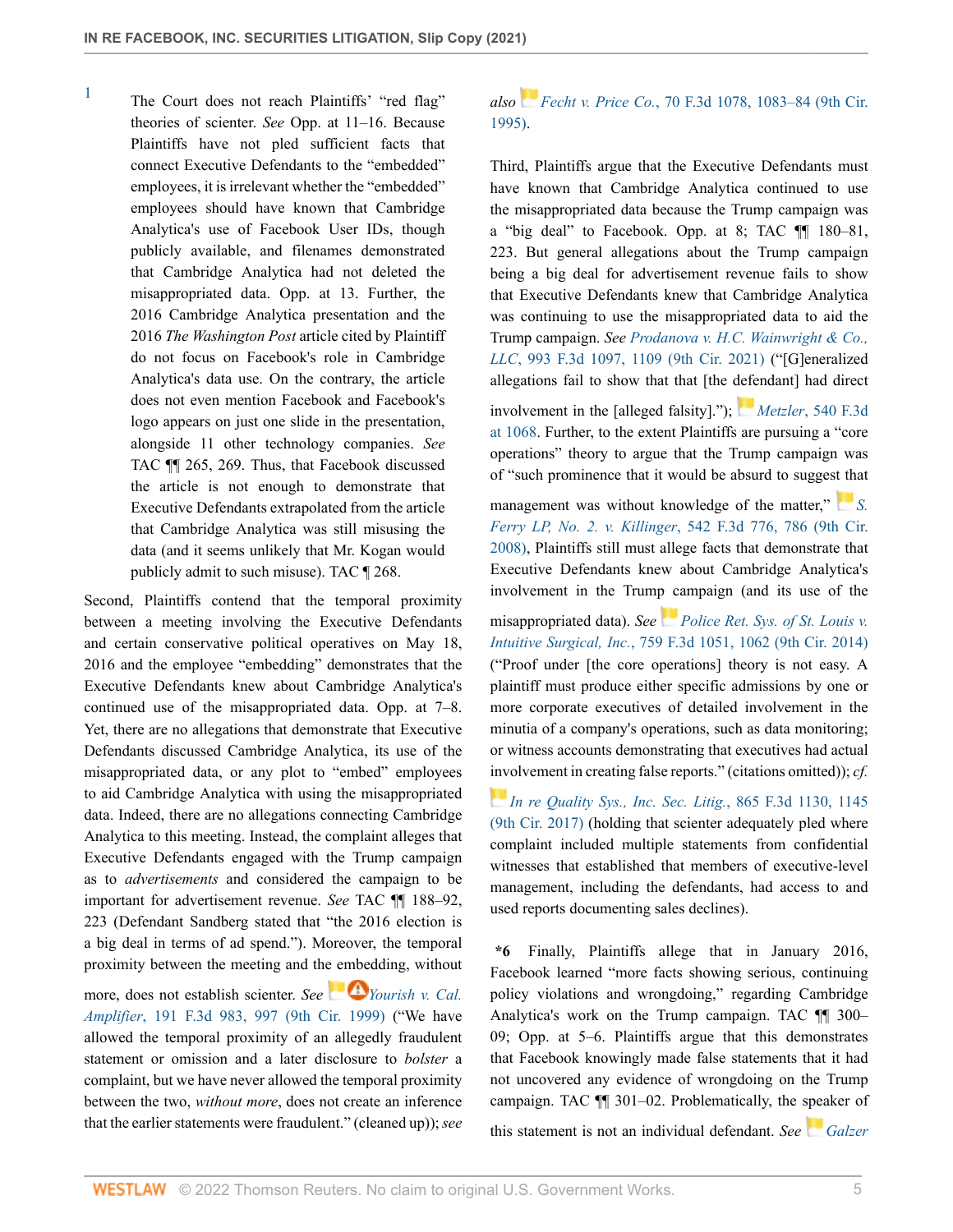*Cap. Mgmt., LP v. Magistri*[, 549 F.3d 736, 745 \(9th Cir.](http://www.westlaw.com/Link/Document/FullText?findType=Y&serNum=2017510601&pubNum=0000506&originatingDoc=I058110a0624611ec8337ad9f61f6c691&refType=RP&fi=co_pp_sp_506_745&originationContext=document&vr=3.0&rs=cblt1.0&transitionType=DocumentItem&contextData=(sc.Keycite)#co_pp_sp_506_745) [2008\)](http://www.westlaw.com/Link/Document/FullText?findType=Y&serNum=2017510601&pubNum=0000506&originatingDoc=I058110a0624611ec8337ad9f61f6c691&refType=RP&fi=co_pp_sp_506_745&originationContext=document&vr=3.0&rs=cblt1.0&transitionType=DocumentItem&contextData=(sc.Keycite)#co_pp_sp_506_745) (declining to adopt the theory of collective scienter and holding that the PSLRA requires a plaintiff to "plead scienter with respect to those individuals who actually made the false statements"). However, to the extent the speaker of this statement can be connected to the Executive Defendants, Plaintiffs have failed to connect Executive Defendants to the investigation into Cambridge Analytica or show that Executive Defendants knew that Cambridge Analytica continued to use the misappropriated data. TAC ¶¶ 161–79 (outlining investigation but failing to allege that Executive Defendants learned that Cambridge Analytica had not deleted the misappropriated data). Without such allegations, Plaintiffs have not shown that Executive Defendants acted with knowledge or deliberate recklessness in certifying that Facebook had not uncovered any wrongdoing. *[Prodanova](http://www.westlaw.com/Link/Document/FullText?findType=Y&serNum=2053403508&pubNum=0000506&originatingDoc=I058110a0624611ec8337ad9f61f6c691&refType=RP&fi=co_pp_sp_506_1108&originationContext=document&vr=3.0&rs=cblt1.0&transitionType=DocumentItem&contextData=(sc.Keycite)#co_pp_sp_506_1108)*, [993 F.3d at 1108](http://www.westlaw.com/Link/Document/FullText?findType=Y&serNum=2053403508&pubNum=0000506&originatingDoc=I058110a0624611ec8337ad9f61f6c691&refType=RP&fi=co_pp_sp_506_1108&originationContext=document&vr=3.0&rs=cblt1.0&transitionType=DocumentItem&contextData=(sc.Keycite)#co_pp_sp_506_1108) ("The SAC pleads no facts alleging that [Defendant] knew about the Offering when he authored the Report. There is thus *no factual basis for the allegation that he acted with knowledge or deliberate recklessness*." (emphasis added)); *see also* Declaration of Brian M. Lutz, Dkt. No. 146 at Exhibit 7 ¶¶ 42–43 ("Facebook had no specific mechanism to summarize or report violations of its Platform Policy .... As a result, Facebook senior management and relevant legal staff *did not assess the scope, business impact, or legal implications of the researcher's improper transfer of data to Cambridge*[.]" (emphasis added)).<sup>[2](#page-5-0)</sup>

### <span id="page-5-1"></span><span id="page-5-0"></span>[2](#page-5-1) The Court **GRANTS** Defendants' request for judicial notice as to Exhibit 7. *See* [Fed. R. Evid.](http://www.westlaw.com/Link/Document/FullText?findType=L&pubNum=1000607&cite=USFRER201&originatingDoc=I058110a0624611ec8337ad9f61f6c691&refType=LQ&originationContext=document&vr=3.0&rs=cblt1.0&transitionType=DocumentItem&contextData=(sc.Keycite)) [201\(b\).](http://www.westlaw.com/Link/Document/FullText?findType=L&pubNum=1000607&cite=USFRER201&originatingDoc=I058110a0624611ec8337ad9f61f6c691&refType=LQ&originationContext=document&vr=3.0&rs=cblt1.0&transitionType=DocumentItem&contextData=(sc.Keycite))

Accordingly, Plaintiffs have failed to establish that Defendants knew that Cambridge Analytica was using the misappropriated data *after* Facebook obtained deletion certifications. Plaintiffs therefore have not established scienter as to statements made by Defendants about the Cambridge Analytica data breach.

#### **2. Whitelisting**

The Court previously determined that Plaintiffs had pled falsity, scienter, materiality, and reliance as to their whitelisting theory of liability. *See* August 2020 Order at 65. However, the court dismissed Plaintiffs' whitelisting claims because the SAC failed to allege loss causation. The Court instructed Plaintiffs to demonstrate that the stock price fell in June 2018, following the revelation that Facebook secretly allowed certain "whitelisted" app developers to continue to access user data. TAC ¶ 319.

In the loss causation analysis, "the ultimate issue is whether the defendant's misstatement, as oppos[ed to](https://1.next.westlaw.com/Link/RelatedInformation/Flag?documentGuid=If26577f1c99e11e5a807ad48145ed9f1&transitionType=InlineKeyCiteFlags&originationContext=docHeaderFlag&Rank=0&ppcid=8defc373f5f24fb8b1cccdc1dd532fc0&contextData=(sc.Keycite) ) some other fact,

foreseeably caused the plaintiff's loss." *[Lloyd v. CVB Fin.](http://www.westlaw.com/Link/Document/FullText?findType=Y&serNum=2038206483&pubNum=0000506&originatingDoc=I058110a0624611ec8337ad9f61f6c691&refType=RP&fi=co_pp_sp_506_1210&originationContext=document&vr=3.0&rs=cblt1.0&transitionType=DocumentItem&contextData=(sc.Keycite)#co_pp_sp_506_1210) Corp.*[, 811 F.3d 1200, 1210 \(9th Cir. 2016\).](http://www.westlaw.com/Link/Document/FullText?findType=Y&serNum=2038206483&pubNum=0000506&originatingDoc=I058110a0624611ec8337ad9f61f6c691&refType=RP&fi=co_pp_sp_506_1210&originationContext=document&vr=3.0&rs=cblt1.0&transitionType=DocumentItem&contextData=(sc.Keycite)#co_pp_sp_506_1210) A plaintiff must show that the defendant's misrepresentat[ion](https://1.next.westlaw.com/Link/RelatedInformation/Flag?documentGuid=I3a651d0f1e4111e4b86bd602cb8781fa&transitionType=InlineKeyCiteFlags&originationContext=docHeaderFlag&Rank=0&ppcid=8defc373f5f24fb8b1cccdc1dd532fc0&contextData=(sc.Keycite) ) was a "substantial cause" of his or her financial loss. *[Loos v.](http://www.westlaw.com/Link/Document/FullText?findType=Y&serNum=2033986956&pubNum=0000506&originatingDoc=I058110a0624611ec8337ad9f61f6c691&refType=RP&fi=co_pp_sp_506_887&originationContext=document&vr=3.0&rs=cblt1.0&transitionType=DocumentItem&contextData=(sc.Keycite)#co_pp_sp_506_887) Immersion Corp.*[, 762 F.3d 880, 887 \(9th Cir. 2014\)](http://www.westlaw.com/Link/Document/FullText?findType=Y&serNum=2033986956&pubNum=0000506&originatingDoc=I058110a0624611ec8337ad9f61f6c691&refType=RP&fi=co_pp_sp_506_887&originationContext=document&vr=3.0&rs=cblt1.0&transitionType=DocumentItem&contextData=(sc.Keycite)#co_pp_sp_506_887). To survive a motion to dismiss, a plaintiff "need only allege that the decline in the defendant's stock price was proximately caused by a revelation of fraudulent activity rather than by

changing market conditions, changing investor expectations,

or other unrelated factors." *Id.*

"Typically, to establish loss causation, a plaintiff must show that the defendants' alleged misstatements artificially inflated the price of stock and that, once the market learned of the deception, the value of the stock declined." *[Irving Firemen's](http://www.westlaw.com/Link/Document/FullText?findType=Y&serNum=2053657868&pubNum=0000506&originatingDoc=I058110a0624611ec8337ad9f61f6c691&refType=RP&fi=co_pp_sp_506_407&originationContext=document&vr=3.0&rs=cblt1.0&transitionType=DocumentItem&contextData=(sc.Keycite)#co_pp_sp_506_407) [Relief & Ret. Fund v. Uber Techs., Inc.](http://www.westlaw.com/Link/Document/FullText?findType=Y&serNum=2053657868&pubNum=0000506&originatingDoc=I058110a0624611ec8337ad9f61f6c691&refType=RP&fi=co_pp_sp_506_407&originationContext=document&vr=3.0&rs=cblt1.0&transitionType=DocumentItem&contextData=(sc.Keycite)#co_pp_sp_506_407)*, 998 F.3d 397, 407 [\(9th Cir. 2021\)](http://www.westlaw.com/Link/Document/FullText?findType=Y&serNum=2053657868&pubNum=0000506&originatingDoc=I058110a0624611ec8337ad9f61f6c691&refType=RP&fi=co_pp_sp_506_407&originationContext=document&vr=3.0&rs=cblt1.0&transitionType=DocumentItem&contextData=(sc.Keycite)#co_pp_sp_506_407) (collecting cases). Courts refer to this theory as "fraud-on-the market." *Id.* (citation omitted). In this scenario, "the plaintiff must show that after purchasing her shares and before selling, ... (1) the truth became known, and (2) the revelation caused the fraud-induced inflation in the stock's price to be reduced or eliminated." *Id.* (citation and quotation marks omitted). The second element requires a showing that the revelation of the truth "caused the company's stock price to decline an[d th](https://1.next.westlaw.com/Link/RelatedInformation/Flag?documentGuid=Idbae4f2009b011ebaf4a97db80ef4b04&transitionType=InlineKeyCiteFlags&originationContext=docHeaderFlag&Rank=0&ppcid=8defc373f5f24fb8b1cccdc1dd532fc0&contextData=(sc.Keycite) )e inflation attributable to the misstatements

to dissipate." *[In re Bofl Holding, Inc. Secs. Litig.](http://www.westlaw.com/Link/Document/FullText?findType=Y&serNum=2052093594&pubNum=0000506&originatingDoc=I058110a0624611ec8337ad9f61f6c691&refType=RP&fi=co_pp_sp_506_791&originationContext=document&vr=3.0&rs=cblt1.0&transitionType=DocumentItem&contextData=(sc.Keycite)#co_pp_sp_506_791)*, 977 F.3d [781, 791 \(9th Cir. 2020\)](http://www.westlaw.com/Link/Document/FullText?findType=Y&serNum=2052093594&pubNum=0000506&originatingDoc=I058110a0624611ec8337ad9f61f6c691&refType=RP&fi=co_pp_sp_506_791&originationContext=document&vr=3.0&rs=cblt1.0&transitionType=DocumentItem&contextData=(sc.Keycite)#co_pp_sp_506_791). This analysis "involves a temporal component." *Irving Firemen's Relief*, 988 F.3d at 407; *see also [Dura Pharms., Inc. v. Broudo](http://www.westlaw.com/Link/Document/FullText?findType=Y&serNum=2006478482&pubNum=0000780&originatingDoc=I058110a0624611ec8337ad9f61f6c691&refType=RP&fi=co_pp_sp_780_343&originationContext=document&vr=3.0&rs=cblt1.0&transitionType=DocumentItem&contextData=(sc.Keycite)#co_pp_sp_780_343)*, 544 U.S. 336, 343– [44 \(2005\)](http://www.westlaw.com/Link/Document/FullText?findType=Y&serNum=2006478482&pubNum=0000780&originatingDoc=I058110a0624611ec8337ad9f61f6c691&refType=RP&fi=co_pp_sp_780_343&originationContext=document&vr=3.0&rs=cblt1.0&transitionType=DocumentItem&contextData=(sc.Keycite)#co_pp_sp_780_343). "[A] disclosure followed by an immediate drop in stock price is more like[ly to](https://1.next.westlaw.com/Link/RelatedInformation/Flag?documentGuid=Idbae4f2009b011ebaf4a97db80ef4b04&transitionType=InlineKeyCiteFlags&originationContext=docHeaderFlag&Rank=0&ppcid=8defc373f5f24fb8b1cccdc1dd532fc0&contextData=(sc.Keycite) ) have caused the decline—but timing is not dispositive." *[In re Bofl Holding](http://www.westlaw.com/Link/Document/FullText?findType=Y&serNum=2052093594&pubNum=0000506&originatingDoc=I058110a0624611ec8337ad9f61f6c691&refType=RP&fi=co_pp_sp_506_790&originationContext=document&vr=3.0&rs=cblt1.0&transitionType=DocumentItem&contextData=(sc.Keycite)#co_pp_sp_506_790)*, 977 F.3d at [790](http://www.westlaw.com/Link/Document/FullText?findType=Y&serNum=2052093594&pubNum=0000506&originatingDoc=I058110a0624611ec8337ad9f61f6c691&refType=RP&fi=co_pp_sp_506_790&originationContext=document&vr=3.0&rs=cblt1.0&transitionType=DocumentItem&contextData=(sc.Keycite)#co_pp_sp_506_790); *see also[In re Gilead Scis. Sec. Litig.](http://www.westlaw.com/Link/Document/FullText?findType=Y&serNum=2016722866&pubNum=0000506&originatingDoc=I058110a0624611ec8337ad9f61f6c691&refType=RP&fi=co_pp_sp_506_1057&originationContext=document&vr=3.0&rs=cblt1.0&transitionType=DocumentItem&contextData=(sc.Keycite)#co_pp_sp_506_1057)*, 536 F.3d 1049, [1057–58 \(9th Cir. 2008\)](http://www.westlaw.com/Link/Document/FullText?findType=Y&serNum=2016722866&pubNum=0000506&originatingDoc=I058110a0624611ec8337ad9f61f6c691&refType=RP&fi=co_pp_sp_506_1057&originationContext=document&vr=3.0&rs=cblt1.0&transitionType=DocumentItem&contextData=(sc.Keycite)#co_pp_sp_506_1057) (noting that there is not a "bright-line rule requiring an immediate market reaction").

**\*7** In its August 2020 Order, this Court held that the user control statements were adequately alleged to have been misleading because of Facebook's "whitelisting practices." August 2020 Order at 38. As the Court noted, the relevant time period is *after* the revelation of Facebook's whitelisting practices, which would be after June 3, 2018. TAC ¶ 703.